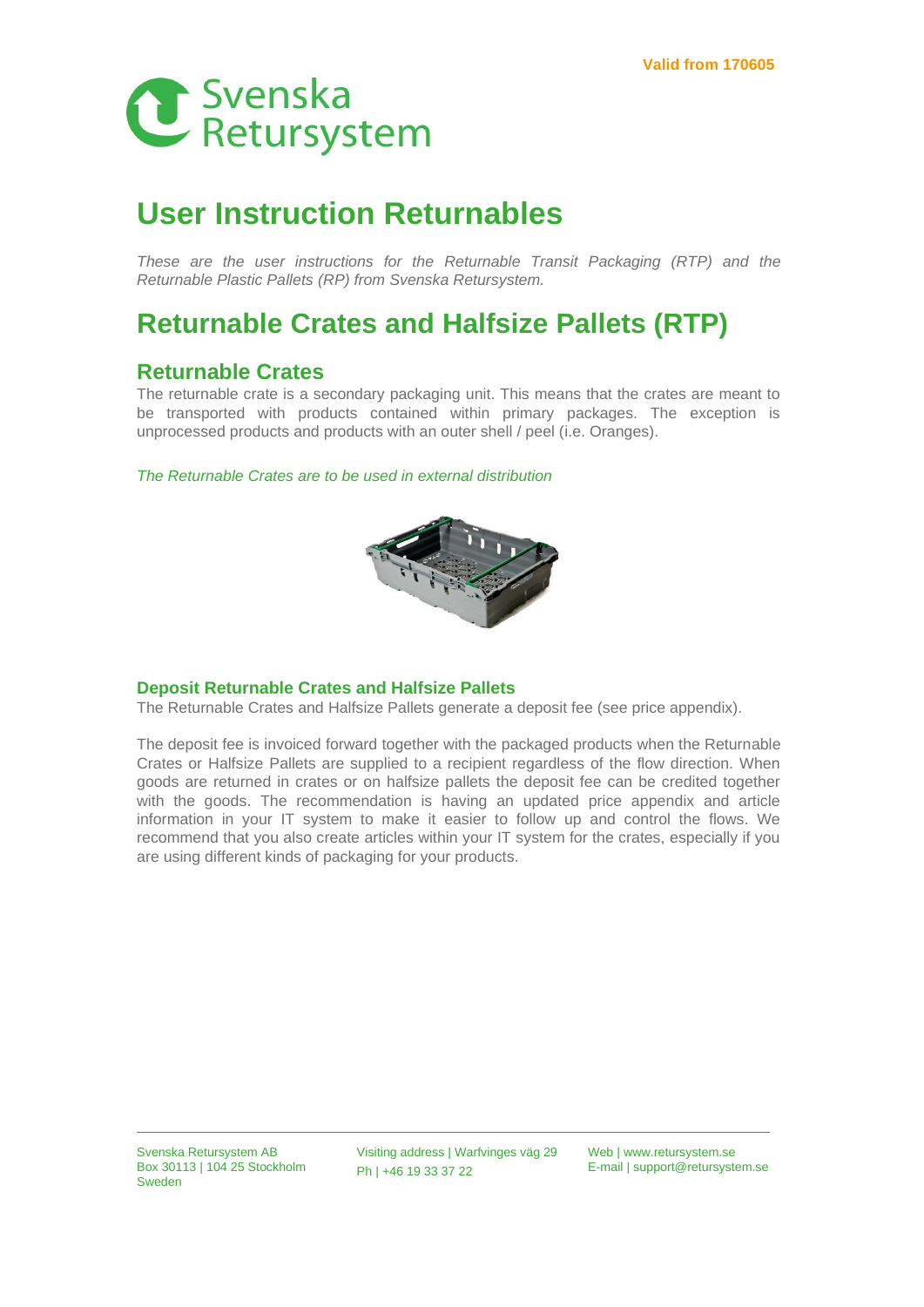

### **Labels**

The Returnable Crates may only be labelled on the assigned dotted areas. No stickers or labels can be used on the plain areas as glue from labels is difficult to remove from this area during the washing process.

Maximum label sizes:

| Article                 |
|-------------------------|
| Fullsize 167            |
| Fullsize 50/80          |
| <b>Fullsize 110/140</b> |
| Halfsize 165            |
| - alternatively         |
| Halfsize 120            |
| Halfsize 50/80          |
|                         |

Fullsize 167 240x100mm 170x80mm Fullsize 500 240x40mm 170x60mm Fullsize 110/140 240x100mm 170x60mm 150x110mm 180x60mm 240x60mm 240x60mm 180x60mm 120x30mm 180x30mm





**Terms**  $\overline{ }$ 

| <b>Produce</b>        | <b>Type</b>                                   | <b>Note</b>            |
|-----------------------|-----------------------------------------------|------------------------|
| Raflatac              | Thermal Eco/RP-45LW/HG65/T2                   |                        |
| Raflatac              | Thermal Eco BPA free-FSC/RP45 LW/HG65         | $\triangle$ , BPA free |
| Raflatac              | Thermal Eco 300/RP-45/HG65                    |                        |
| Raflatac              | Vellum TTR/RP-45LW/HG85                       |                        |
| Raflatac              | Thermal Top 200/RP-45LW/HG65/T2               | F                      |
| Raflatac              | Thermal Top P200/RP45LW/HG65/T2               | F                      |
| Raflatac              | Thermal Top P 200/RP-45/HG65                  |                        |
| Raflatac              | Thermal Top P180 / RP45LW/ HG65               |                        |
| Fedrigoni             | Thermal Top FSC RH4000                        |                        |
| Fedrigoni             | Thermal Eco BPA free FSC RH4000 CC62          | <b>BPA</b> free        |
| <b>Avery Dennison</b> | BT384 Vellum Extra FSC WX6030-BG40BR FSC      |                        |
| <b>Avery Dennison</b> | BT385 Thermal Top S8 FSC WX6030-BG40BR FSC    |                        |
| <b>Avery Dennison</b> | BU378 Therm Eco BPAfree FSC WX6030-BG40BR FSC | <b>BPA</b> free        |
| Avery Dennison        | BV138 THERMAL TOP s8FSC WW2031-BG40BR FSC     |                        |
| Smith & McLaurin Ltd  | Thermal Top T764/WW630/65HG                   |                        |
| Smith & McLaurin Ltd  | Thermal Eco T963N/WW630/65HG                  |                        |
| Smith & McLaurin Ltd  | Thermal Top T764/WW528/65HG                   |                        |
| Herma                 | HERMAextracoat (242) /62P                     | F                      |
| Herma                 | HERMAtherm G BPA frei (907) /62P              | <b>BPA</b> free        |
| Herma                 | HERMAwhite (601)/62P                          |                        |
| Herma                 | HERMAtherm top R (918)/62P                    |                        |

= In wet and chilled environments the Eco quality labels are not recommended. They absorb moisture and fall of from the crates.

F **=** Labeling in **frozen environment**. The following labels and adhesive have been tested by Svenska Retursystem for use in cold application environments and frozen (-28 ° C) storage, as as well as during transport.

Svenska Retursystem AB Box 30113 | 104 25 Stockholm Sweden

Visiting address | Warfvinges väg 29 Ph | +46 19 33 37 22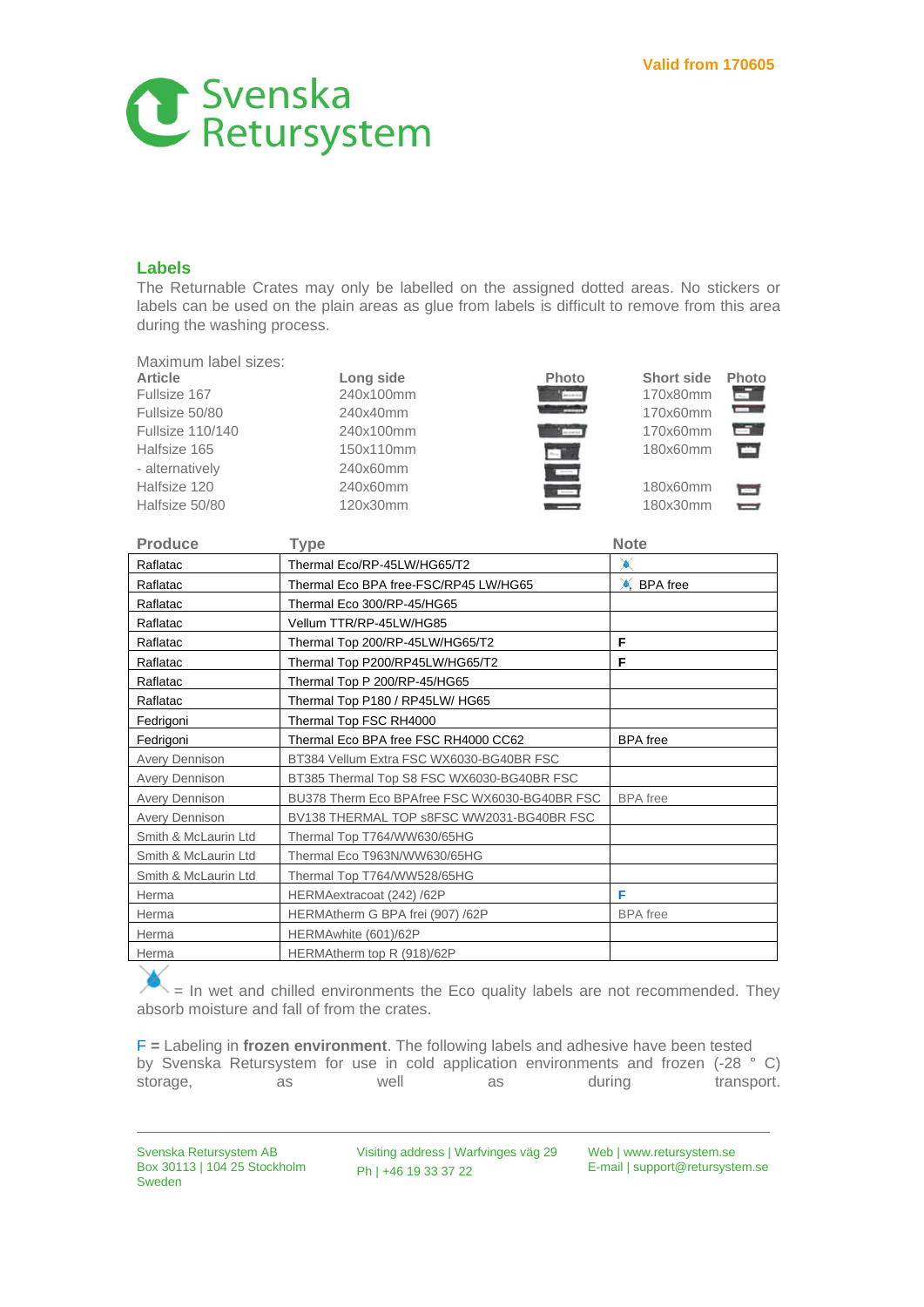

### **Stickers**

Stickers on the products may be used as long as The User can ensure that the stickers do not fall of the product and get adhered to the Returnable Crates.

#### **Metal Stickers and Labels**

Metal stickers or labels are strictly prohibited. Using staples, thumbtacks or other metal is also prohibited on the Returnable Crates.

### **Packaging materials (inserts) in SRS crates**

The use of other packaging material than the product packaging in the Returnable Crates should be kept to a minimum.

In cases when other packaging materials are necessary, they have to be of such nature and size that they easily fall out of the crate when turned upside down. The reason for this is that materials that do not fall out of the crate will risk a stop in the washing process. Another risk is that the material could remain in the crate through the washing process and then follow the crate to the next customer. This means that SRS, in these cases, cannot follow the set hygienic standard.

If inserts (corrugated cardboard or plastic) are used they should adhere to the following maximum measurements:

| <b>Article</b>   | <b>Maximum measurement</b> |
|------------------|----------------------------|
| Fullsize         | 530 x 330 mm               |
| DH 110/140       | 530 x 330 mm               |
| DH 50/80         | 530 x 330 mm               |
| Halfsize         | 330 x 230 mm               |
| Shallow halfsize | 330 x 230 mm               |

Packaging materials cannot be attached (glue or mechanical locking) to the Returnable Crate. Inserts should have rounded corners.

If plastic bags are used they cannot be attached by folding them around the corners of the Returnable Crates or similar.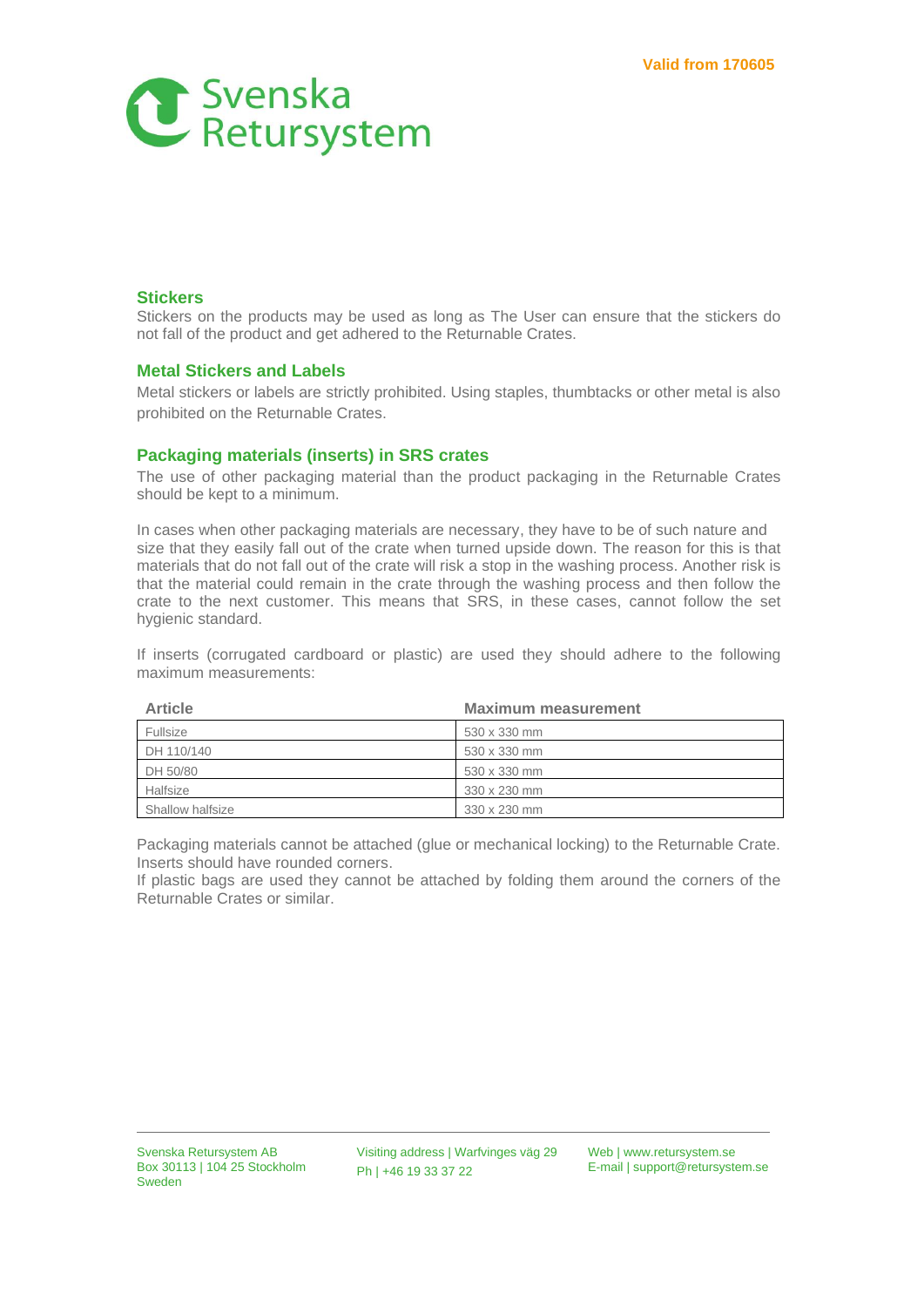

## **Returnable Halfsize Pallets**



### **Stickers**

Nothing is to be attached to the Pallets.

Goods and other things can thus not be anchored by glue, staples or other solutions that are attached in any part of the pallets.

### **Handling**

When the Pallets are transported they shall be lifted by a forklift in the tunnels under the Pallet, either on the short- or long sides. The Pallets should not be moved by pushing with a forklift from the side or in any other way which may damage the pallets.

# **Fullsize Grey Pallet (RP)**



### **Attachments**

Nothing is to be attached to the pallets. Goods and other things can thus not be anchored by glue, staples or other solutions that are attached to any part of the Pallets.

### **Handling**

When the pallets are transported they shall be lifted by a forklift in the tunnels under the Pallet. The Pallets should not be shoved by pushing with a forklift from the side or in any way which may damage the pallets.

### **Goods Deliveries with Fullsize Grey Pallets**

Transfer outgoing pallets to correct recipient by creating Goods Deliveries in the customer web. The Goods Delivery have to be created when you load the physical delivery. The date entered is shall be when the pallets are transferred to the recipient's stock balance.

Svenska Retursystem AB Box 30113 | 104 25 Stockholm Sweden

Visiting address | Warfvinges väg 29 Ph | +46 19 33 37 22

Web | www.retursystem.se E-mail | support@retursystem.se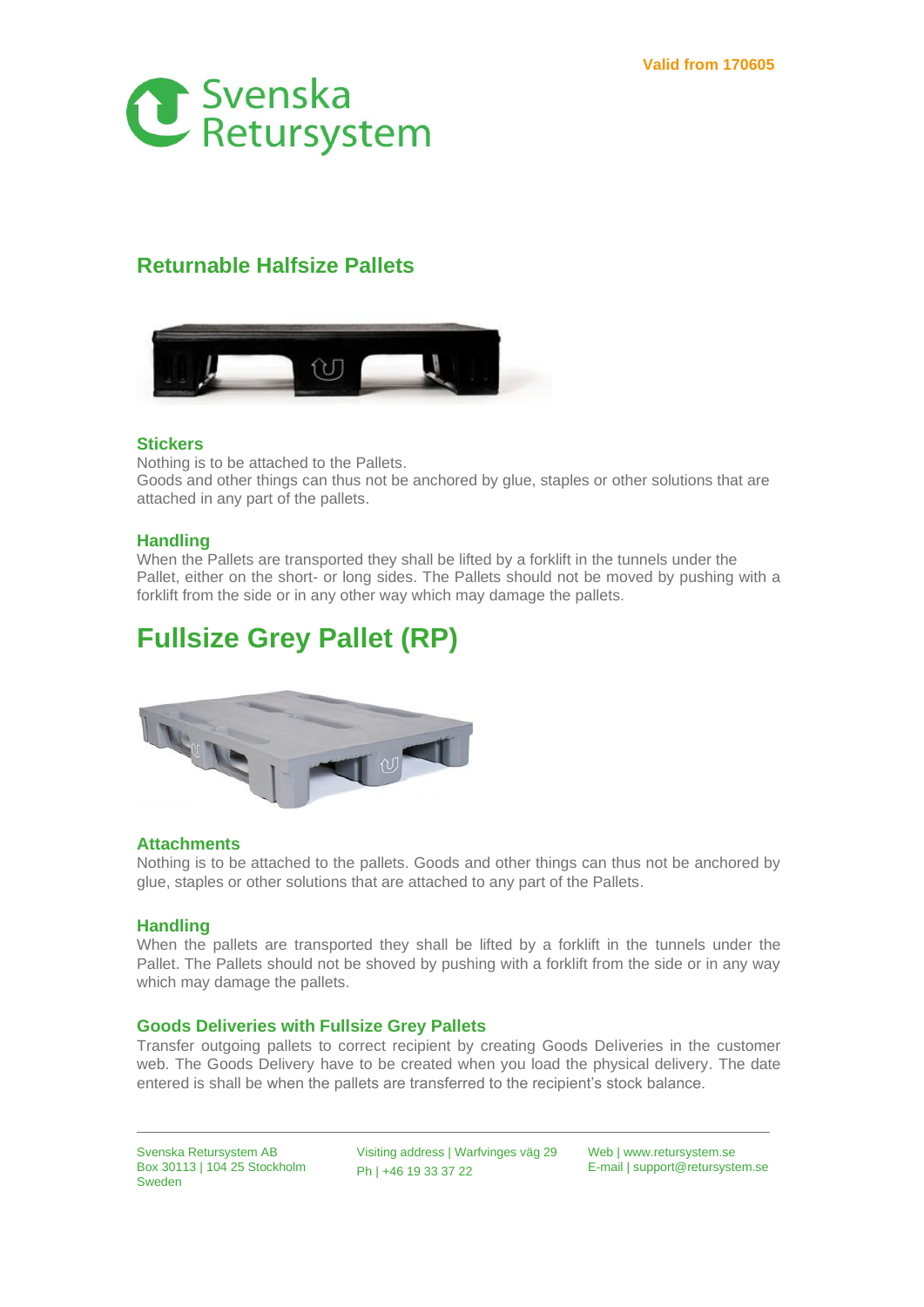

The Goods Deliveries need to contain:

- CMR-number
- Order reference. This is the unique identity of the shipment agreed upon by the supplier and recipient. This is usually the purchase order number or consignment number.
- Amount of Fullsize Grey Pallets
- Company name

Every CMR needs to be represented by one Goods Delivery in the customer web. The above information needs to be presented and correct on both the transaction and on the CMR. If the above information is not on the CMR; the receiver cannot verify the transaction.

### **Inbound Goods Deliveries**

If you receive Fullsize Grey Pallets but the sender has neglected creating a Goods Delivery in the customer web in time, you have the possibility to create an ingoing Goods Delivery. If you create an ingoing Goods Delivery, the user fee is invoiced the sender rather than the receiver.

A sender who neglects creating goods deliveries in time repeatedly may be invoiced an administrative fee of 50€.

### **Verifying Goods Deliveries**

If the transaction is correct, accept the incoming Goods Delivery. The recipient has 3 days to accept a transaction if both parties are in Sweden. If one or both counterparts are located outside Sweden the time frame is 7 days. After the time frame expires a transaction is automatically accepted.

The stock balance is transferred when the transaction is accepted. The stock balance and rent is retroactively counted from the entered transaction date. As a sender, you stop paying rent from the date you entered into the transaction, assuming the receiver accepts the transaction.

If the transaction is incorrect, create an adjustment request to the sender.

#### **Verify adjustment requests from the recipient**

You have 3 days to handle an adjustment request. After that it goes to Svenska Retursystem AB for decision.

### **Fees and Lead Time**

For fees and lead time see the Price Appendix or contact Svenska Retursystem AB.